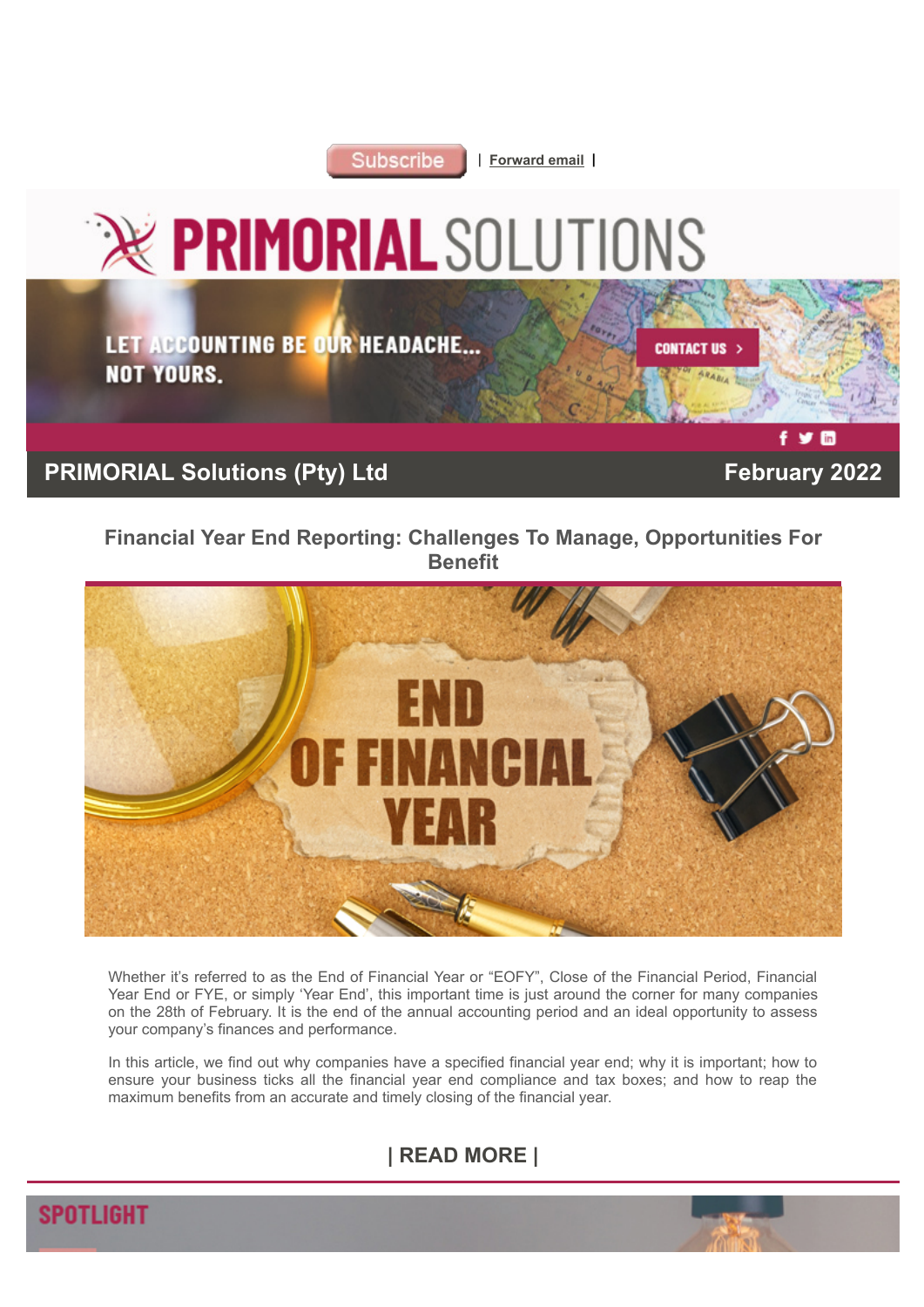Welcome to our Small Business Spotlight where we shine a light on small businesses that are doing great things.

Do you want us to spotlight your company?



**[2021 – How They Made It](http://www.dotnews.co.za/Code/Article.aspx?qry=yKPR5eDKNlaukY9Ps7iCg6SFfPE54GBkPU9rcoT7YzI9BnLf0KeHPUEpSe1Z_nRYKB6skRPBXgjfHs7STvePXZluzfZMc8ue3hoFLXrA__4=-NOPAD)**

A pre-pandemic (2017) Global Workpace Analytics study found that the number of people working from home in America had increased 115%. They predicted a continuing increase in home offices, but surely could never have foreseen the absolute boom in them that the Covid-19 pandemic produced.

**[Six Tips for Creating a Distraction-](http://www.dotnews.co.za/Code/Article.aspx?qry=yKPR5eDKNlaukY9Ps7iCg6SFfPE54GBkPU9rcoT7YzI9BnLf0KeHPUEpSe1Z_nRYKB6skRPBXgjfHs7STvePXX4vxedf6I80rixQazyXDx0=-NOPAD)**

**[Free Home Office](http://www.dotnews.co.za/Code/Article.aspx?qry=yKPR5eDKNlaukY9Ps7iCg6SFfPE54GBkPU9rcoT7YzI9BnLf0KeHPUEpSe1Z_nRYKB6skRPBXgjfHs7STvePXX4vxedf6I80rixQazyXDx0=-NOPAD)**

What was initially a temporary solution to an unusual problem has now become a way of life for many corporate employees, with tens of thousands more working for themselves as freelancers in the gig economy at home.

Though home offices come with numerous benefits including possible tax deductions, fewer time-wasting meetings and no commute they can also offer up a number of brand new distractions that can make productivity difficult. With that in mind here are 6 tips for building a distraction-free home office.



There are lessons to be drawn from businesses that survived, and it is important to note how they made it through one of the toughest economic climates in memory.

We share four insights which every business should take note of in planning for the future…



The death of an employee can be a devastating event in a company, particularly in smaller businesses where colleagues work together closely and have become like an extended "work" family.

In times of pandemic employers unfortunately face an increased likelihood of an employee passing away and should be prepared to handle this event with the necessary respect and compassion and to keep the business running, while also ensuring that the various compliance and tax matters are addressed swiftly. In this article, we look at seven crucial issues to address immediately when an employee has died.

This will not only ensure that the deceased's family do not experience delays caused by the company but will also reassure other employees.

### **[| READ MORE |](http://www.dotnews.co.za/Code/Article.aspx?qry=yKPR5eDKNlaukY9Ps7iCg6SFfPE54GBkPU9rcoT7YzI9BnLf0KeHPUEpSe1Z_nRYKB6skRPBXgjfHs7STvePXX4vxedf6I80rixQazyXDx0=-NOPAD) [| READ MORE |](http://www.dotnews.co.za/Code/Article.aspx?qry=yKPR5eDKNlaukY9Ps7iCg6SFfPE54GBkPU9rcoT7YzI9BnLf0KeHPUEpSe1Z_nRYKB6skRPBXgjfHs7STvePXZluzfZMc8ue3hoFLXrA__4=-NOPAD) [| READ MORE |](http://www.dotnews.co.za/Code/Article.aspx?qry=yKPR5eDKNlaukY9Ps7iCg6SFfPE54GBkPU9rcoT7YzI9BnLf0KeHPUEpSe1Z_nRYKB6skRPBXgjfHs7STvePXUDRGrj1OAKjHWu7boR5IQE=-NOPAD)**

### **[Budget 2022: The Minister Of Finance Wants To Hear From You!](http://www.dotnews.co.za/Code/Article.aspx?qry=yKPR5eDKNlaukY9Ps7iCg6SFfPE54GBkPU9rcoT7YzI9BnLf0KeHPUEpSe1Z_nRYKB6skRPBXgjfHs7STvePXVyKX6B5fndXv0WgzrVGoLs=-NOPAD)**

Finance Minister Enoch Godongwana has invited the public to share suggestions on the 2022 Budget he is expected to deliver on Wednesday 23 February 2022.

The Ministry of Finance: "As usual, the budget allocation always aims to strike a balance between competing national spending priorities … suggestions must pertain to what should government be spending on, how to address a large budget deficit, new sources of tax revenues, and other budget-relevant information … Minister Godongwana looks forward to your contributions."

Go to National Treasury's "Budget Tips for the Minister of Finance" **[page](https://web.treasury.gov.za/public/Tips)** and fill out the online form.

**CONTACT US >** 

# **EX PRIMORIAL SOLUTIONS**